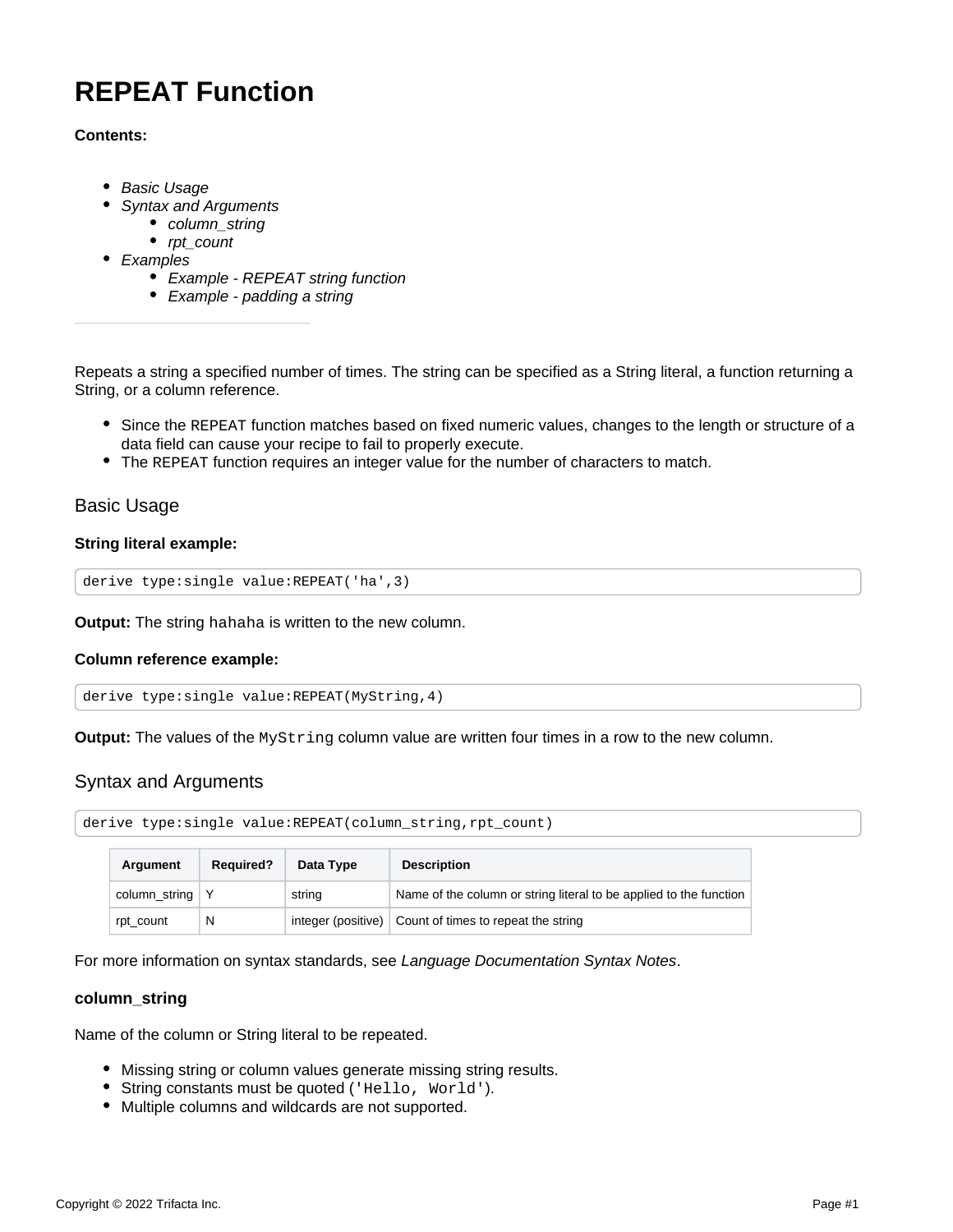## **Usage Notes:**

| <b>Required?</b> | Data Type                                                | <b>Example Value</b> |
|------------------|----------------------------------------------------------|----------------------|
| Yes              | String literal, function, or column reference   myColumn |                      |

# <span id="page-1-0"></span>**rpt\_count**

Count of times to repeat the string.

- If the value is not specified, the default is 1.
- Value must a non-negative integer.
- References to columns of integer data type are not supported.

#### **Usage Notes:**

| <b>Required?</b> | Data Type              | <b>Example Value</b> |
|------------------|------------------------|----------------------|
| No               | Integer (non-negative) | - 5                  |

# <span id="page-1-1"></span>Examples

**Tip:** For additional examples, see [Common Tasks](https://docs.trifacta.com/display/r050/Common+Tasks).

# <span id="page-1-2"></span>**Example - REPEAT string function**

#### **Source:**

| myStr | repeat_count |
|-------|--------------|
| ha    | 0            |
| ha    | 1            |
| ha    | 1.5          |
| ha    | 2            |
| ha    | -2           |

## **Transform:**

derive type:single value:REPEAT(myStr,repeat\_count) as:'repeat\_string'

## **Results:**

| myStr | repeat_count | repeat_string |
|-------|--------------|---------------|
| ha    | 0            |               |
| ha    | 1            | ha            |
| ha    | 1.5          |               |
| ha    | 2            | haha          |